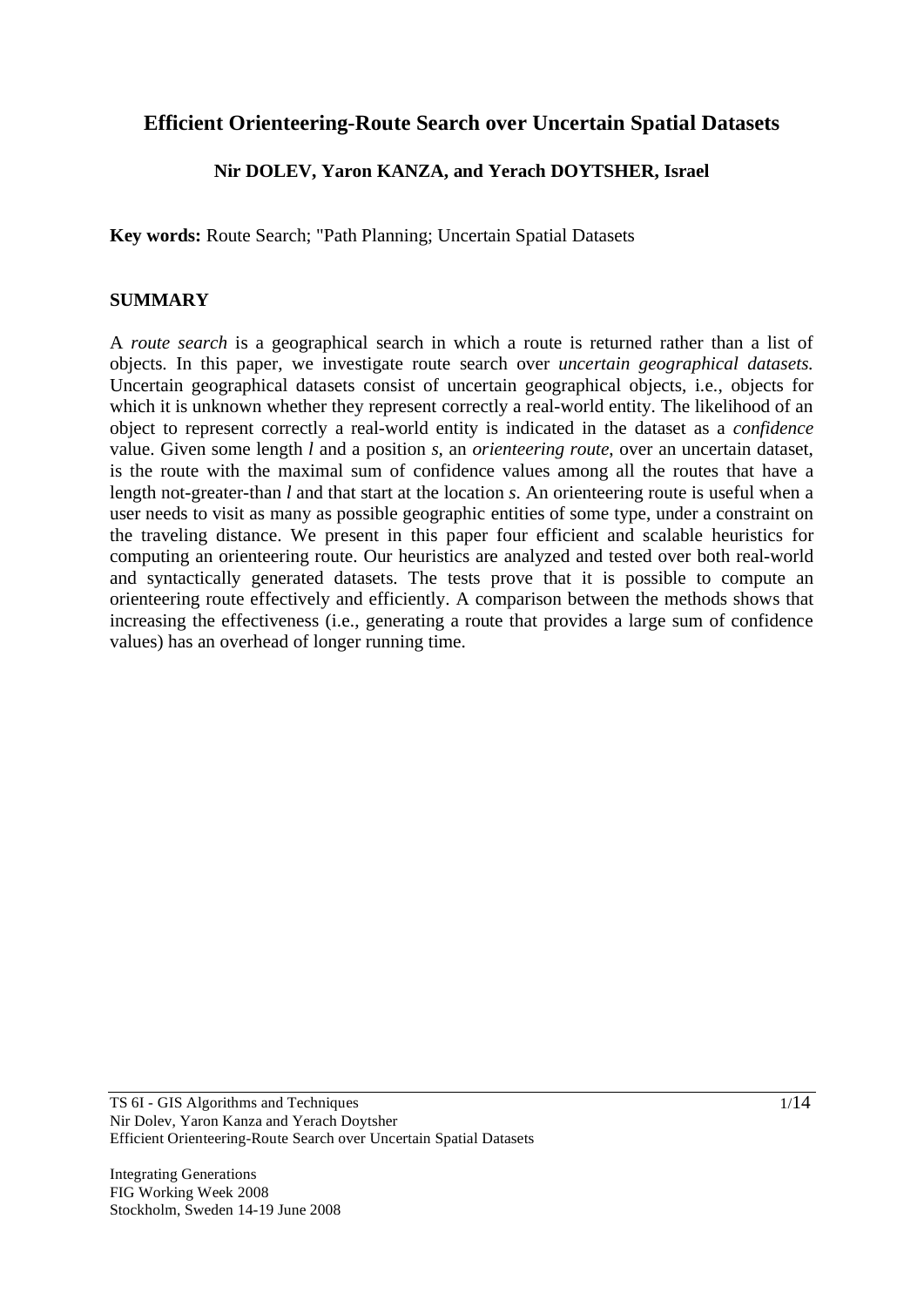# **Efficient Orienteering-Route Search over Uncertain Spatial Datasets**

## **Nir DOLEV, Yaron KANZA, and Yerach DOYTSHER, Israel**

## **1. INTRODUCTION**

A geographic search, where users provide spatial and non-spatial properties, of geographical entities that the system should find, helps users to utilize geographical data on the World-Wide Web. A geographic search engine may receive general queries similar to queries of standard search engines (e.g., Google, Yahoo). However, a standard search engine returns a list of Web pages ordered according to their relevance to the search terms, yet, in a geographic search, the user may need to actually visit the discovered entities. Visiting the entities according to their order in the result may not be effective, since a path that goes through the entities may travel back and forth. Hence, we suggest an alternative solution, where objects in the search result are ordered in a way that forms a route based on both their relevance to the search and their locations. We consider such a search as a *route search*. Route search has many important applications in various fields such as commerce, transportation, tourism, security, and health-care services. In such applications, a route search

should be efficient, intuitive and expressive, allowing a user to specify complex search queries and receive an immediate answer. However, current route-search applications on the Web are limited to a point-to-point search.

**Example 1.1** *Suppose that a tourist, arriving at a city, wants to find a hotel that is accessible to people on wheel chairs. She wants to see and compare several hotels; however, being tired she does not want her search to exceed a total distance of two kilometers. Moreover, she will only be able to check that a hotel is suitable for her by actually going to see it. An ordinary search for hotels that are at distance two kilometers from her current location will not yield a desired route, i.e., a route that does not exceed two kilometers and goes via hotels while maximizing the likelihood to find a suitable hotel.* 

In this paper, we consider route search over uncertain datasets. Spatial data is inherently uncertain due to various reasons such as its acquisition process, imprecise modeling and manipulation (e.g., integration, incorrect updating and inexact querying) (Longley et al. 2005, Worboys et al. 2001). An uncertain dataset contains both correct and incorrect objects. We represent spatial data uncertainty by attaching to each object a *confidence value* indicating its probability to be correct (Safra et al. 2007). We consider an object as *correct* when it represents correctly a real-world entity, and we consider it as *incorrect* otherwise. A user may be able test the correctness of an object by visiting the entity at the location of that object. In Example 1.1, a user may check the correctness of an object in the search result by visiting the relevant hotel and verifying that it is represented correctly.

When computing a route, different goals and constraints can be defined, such as minimizing the traveling length, limiting the route to be over roads of a certain type, etc. In this paper, we consider a route search where the aim is finding a route that starts at a given location and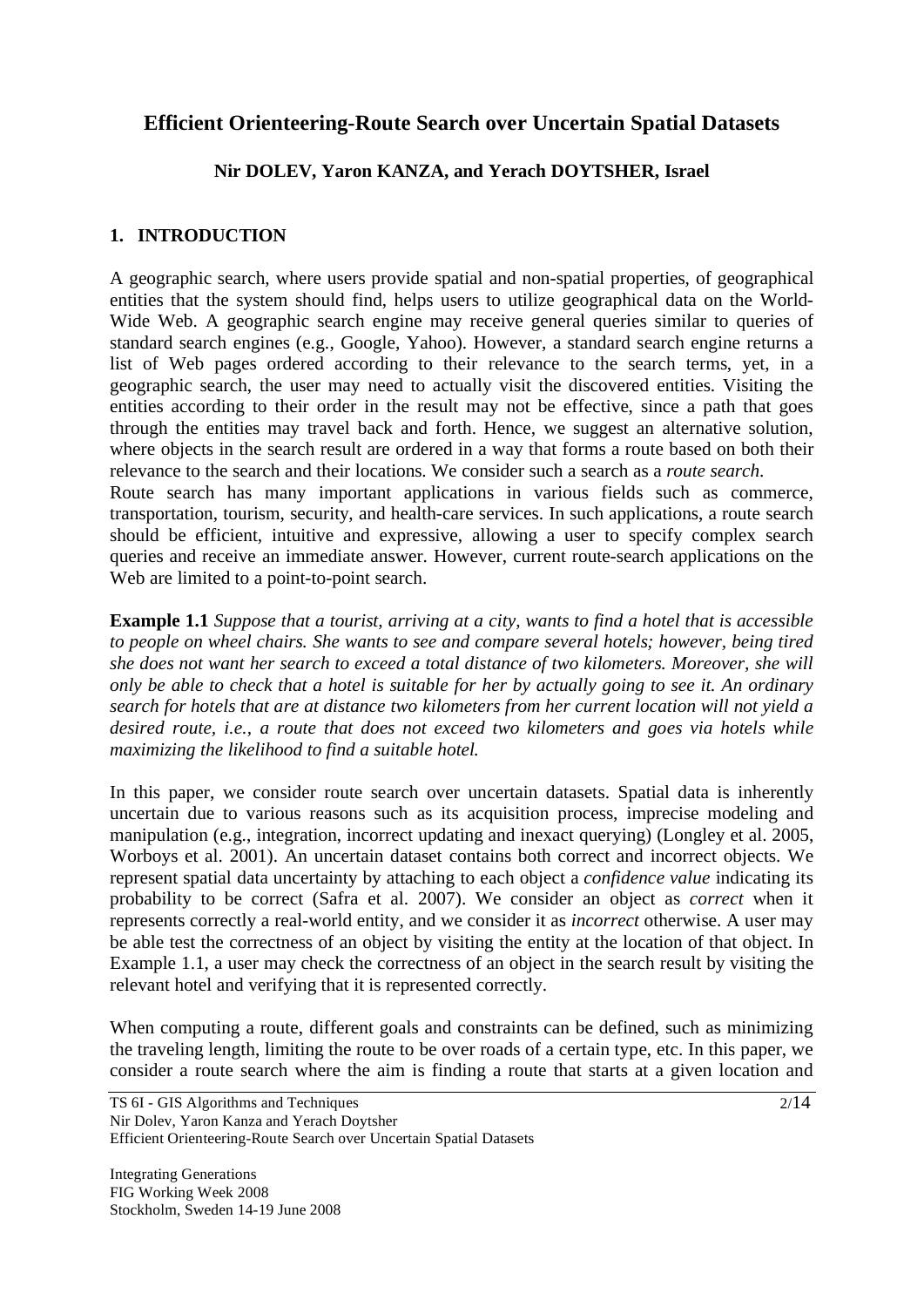traverses through as many correct objects as possible without exceeding a given distance. This problem is a generalization of the *Orienteering Problem* (OP) (Tsiligirides 1984).

Finding a solution to OP is a problem that cannot be computed efficiently. This is because OP is a generalization of TSP (Traveling Salesman Problem); hence, it is an NP-hard (nondeterministic polynomial-time hard) problem that unlikely to have a polynomial-time algorithm (Golden et al. 1987 in Feillet et al. 2005). Our main goal in this paper is to present heuristics to OP that are efficient and scalable. This will show that building a route-search system as a Web application is realistic.

For applications on the Web, it is crucial that an answer will be returned within a few seconds. The length of the computed route is not as important as the computation time. OP has been studied in several papers (Tsiligirides 1984, Chao el al. 1996, Fischetti 1998); however, these papers were concerned mainly with the problem of computing an approximation to the problem with a bound as tight as possible. Algorithms that work over large datasets (e.g., datasets with thousands of objects) and return an immediate answer were not proposed.

In this paper, we present four efficient route-search heuristics, one of which is a variation of the AAG algorithm that was introduced by Safra et al. (2007). We use a naive *Greedy* heuristic as a benchmark for measuring the performances of the other three heuristics. Differently from the greedy approach, our heuristics lead the constructed route towards clusters of objects as soon as possible, because clusters allow collecting many objects that are likely to be correct, from a small area.

In order to show that our heuristics are efficient and effective, we tested them on both synthetically-generated probabilistic datasets and real-world dataset. Our experiments illustrate the effect of different dataset properties on a route search, such as size, density and spatial distribution. The different methods are compared based on their time and memory efficiency, scalability and effectiveness (how many correct objects are on the route).

The structure of our paper is as follows. In Section 2, we introduce four new heuristics for OP. In Section 3, our heuristics are examined and compared. We conclude in Section 4.

# **2. ALGORITHMS**

In this section, we present our heuristics and explain the differences between them. In our effort to increase scalability and efficiency, we used a spatial grid index (mesh) in the implementation of all our methods. Thus, we describe the methods assuming the existence of such an index. We use the following notation when presenting the algorithms. We denote by *D* the uncertain dataset. We denote by *s* the location where the route starts. The bound on the route-length, i.e., the maximal length allowed for the computed route, is denoted by  $L_{\text{max}}$ .

# **2.1 The Greedy Algorithm**

The greedy algorithm constructs a route iteratively by making the most profitable increase in each step. Let  $P_i$  be the path constructed in step *i* and let  $o_i$  be the last object of  $P_i$ . In step 0,  $P_i$ consists of the starting point *s*. In step *i*, the algorithm checks the set *N* of objects that are in *D* and are not already in  $P_i$ . It retrieves from *N* the object *o*' such that *distance*( $(o_i, o'_i)$ ) *confidence*(*o'*)  $\leq$  *distance*((*o<sub>i</sub>*, *o''*)) / *confidence*(*o''*) for any object *o''* in *N*. If *length*(*P<sub>i</sub>*) +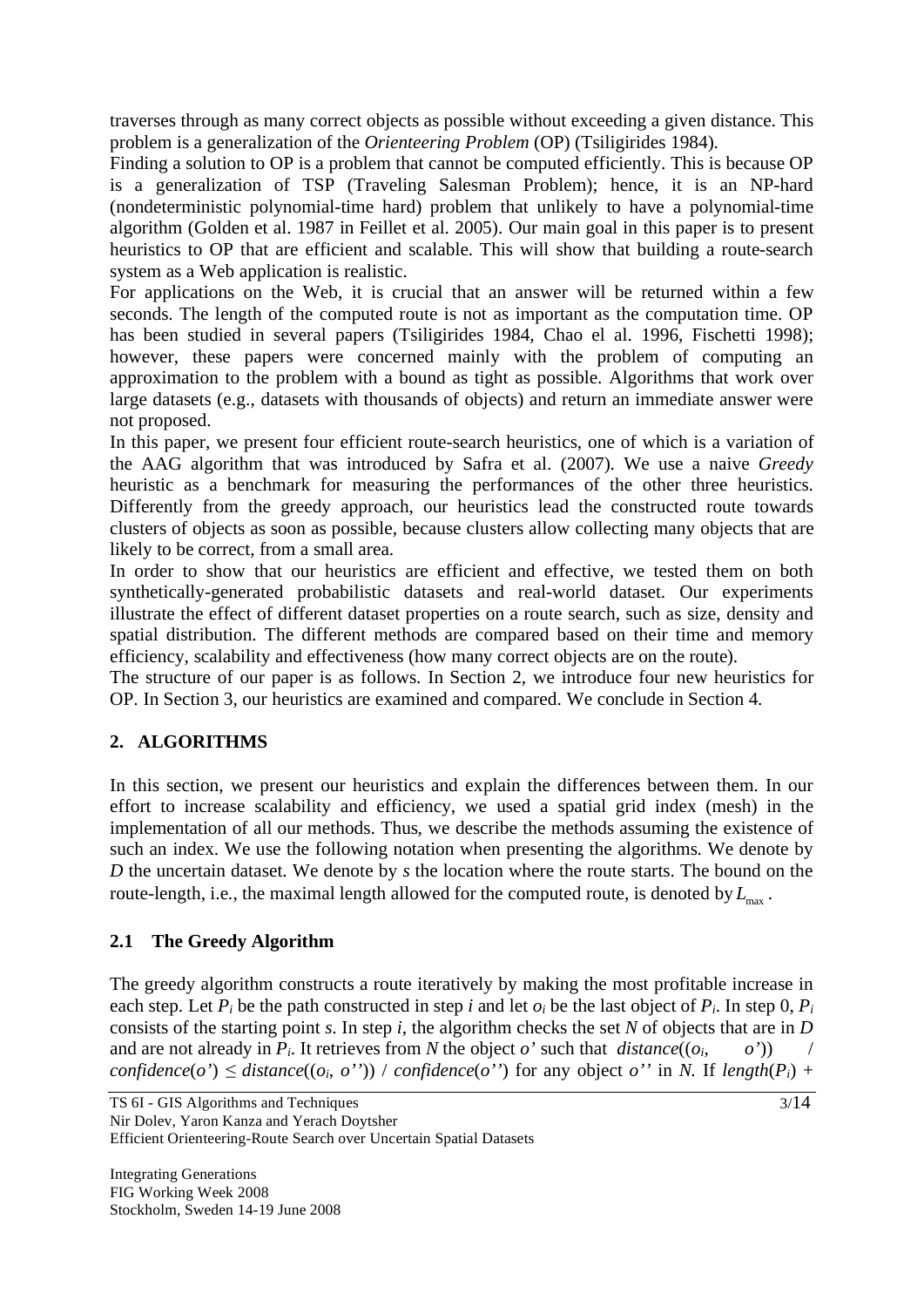*distance*( $(o_i, o')$ )  $\leq L_{max}$ , it adds the edge  $(o_i, o')$  to  $P_i$  and continues to step *i*+1. Else, it returns *Pi*.

The greedy algorithm is simple and relatively efficient. No preprocessing is required and it has  $O(|D|^2)$  time complexity, where |*D*| is the size of *D*. The greedy algorithm is effective (i.e., computes a good Orienteering route) when the objects of *D* are uniformly distributed and their confidence values have a small variance, i.e., when all the confidence values are approximately equal. Intuitively, in such cases, the dataset is uniform in all directions. Hence, any direction chosen by the greedy algorithm is as good as any other direction, and the produced route will have an expected prize value close to the optimal (The expected prize value is the sum of the confidence values attached to the objects on the route). However, when the dataset is not uniform, the Greedy algorithm may not provide good results, as illustrated in Fig.1. In the example shown in Fig.1, the Greedy algorithm creates a route from the objects that are on the left side with respect to the starting point, while missing the cluster on the right side. Clusters are common in geographic datasets; hence, scenarios similar to the case depicted in Fig.1 frequently happen. To deal with this, our next heuristic examines pairs of edges in each iteration rather than examining a single edge as in the Greedy algorithm.



Fig.1 - A case where the greedy algorithm does not provide good results. The cross is the starting point of the route and the circles are the spatial objects of the dataset.

#### **2.2 The Double-Greedy Algorithm (DG)**

The Double-Greedy Algorithm (DG) is an improvement of the Greedy Algorithm that, intuitively, examines pairs of edges for deciding which node to add. Formally, in step *i*, the algorithm extends  $P_i$  by adding the object  $o'$  such that there exists  $o''$  for which  $confidence(o')/distance((o_i,o'))$  +  $confidence(o'')/distance((o',o''))$   $\geq confidence(o^*)/$ *distance*( $(o_i, o^*)$ ) + *confidence*( $o^{**}$ )/*distance*( $(o', o^{**})$ ) for any  $o^*$  and  $o^{**}$  that are in *D* and are not in  $P_i$  (Note that also  $o'$  and  $o''$  are in *D* and are not in  $P_i$ ).

Algorithm DG has time complexity  $O(|D|^3)$ . In order to increase efficiency, DG checks a pair of edges only when the following condition holds:  $\alpha^*distance((o_{i-1},o_i)) \leq distance((o_i,o'))$ , where  $\alpha \geq 1$  is a fixed factor. Intuitively this condition is satisfied when the next edge we consider to add to the route is much longer than its preceding. Frequently, this indicates that the route is leaving a cluster. When the route leaves a cluster, we want to detect this, and we want to direct the route to a new cluster.

 In the case depicted in Fig. 1, DG will return a route that goes to the cluster; however, over the dataset of Fig. 2, DG will produce a route that does not lead to the cluster on the right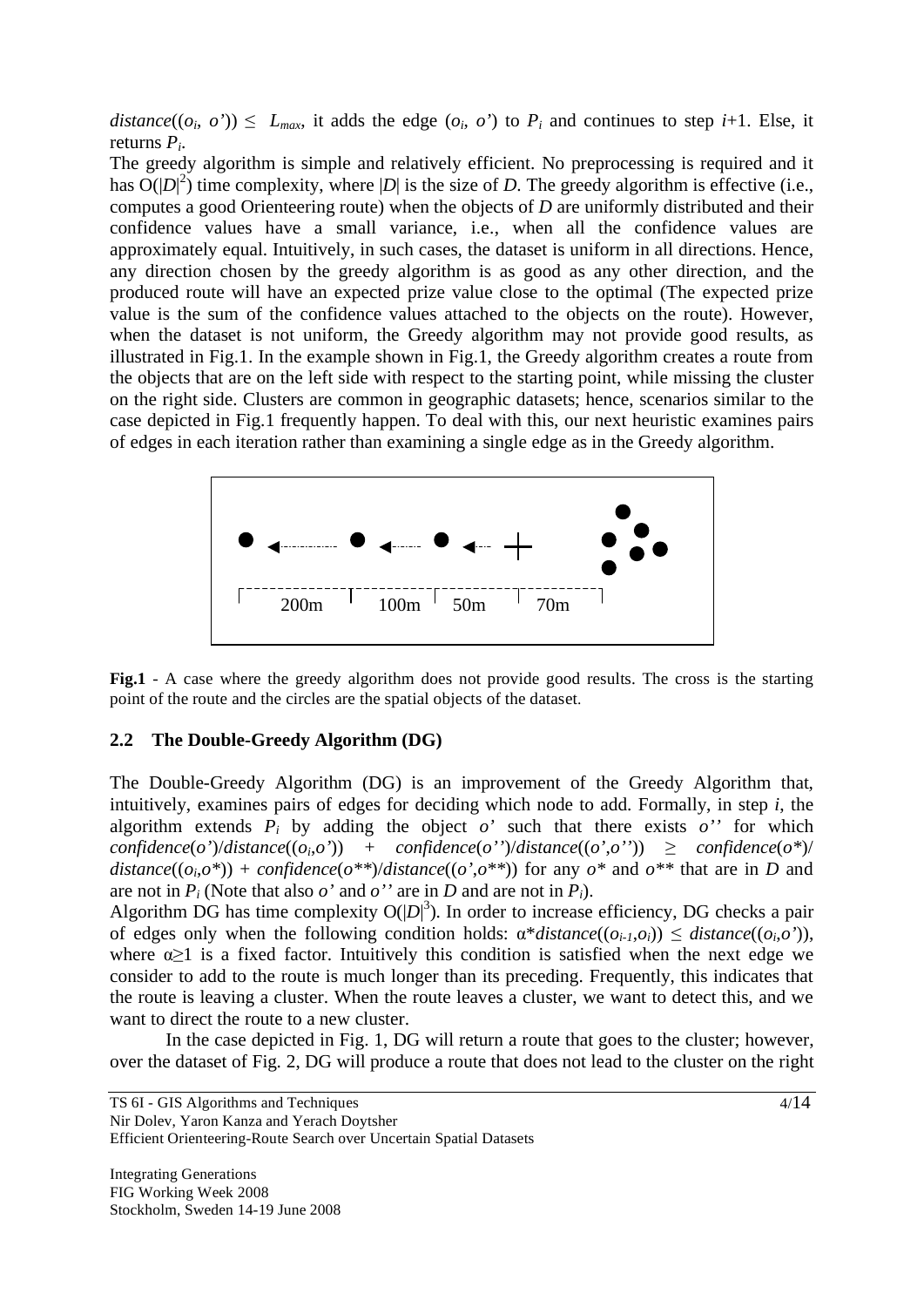side. Thus, DG is not always a good heuristic. This motivates us to suggest additional heuristics.



**Fig.2** – An example where the route computed by DG does not lead directly to the cluster on the right.

### **2.3 The Adjacency-Aware Greedy Algorithm (AAG)**

Clusters frequently appear in real-world datasets. For example, hotels are usually located near the coast or near tourist sites; restaurants are located in the city center, etc.

Given a dataset that contains clusters of objects, a good heuristic for constructing an OP route is to give precedence to objects that are in a cluster over objects that are not in a cluster. This is being done by the AAG method, which was first presented by Safra et al. (2007) and was designed for solving the *k-Route* problem. AAG starts by modeling the given dataset as a directed weighted graph where the objects of the dataset are the nodes and there is an edge between every pair of nodes. The weight on each directed edge is a combination of the distance between the objects and the confidence of the target node. Then, AAG computes for each node the probability of reaching this node in a random walk on the graph. Next, AAG replaces the confidence values on nodes by a combination of the confidence values and the random-walk probabilities. Finally, it applies the greedy algorithm using the new values.

Safra et al. (2007) showed that when computing a k-Route, AAG is superior to the Greedy for datasets that have clusters. The AAG improves the Greedy algorithm by giving a higher weight to objects that have many near neighbors, especially if the near neighbors have high confidence values. Although it was originally developed for solving the k-Route problem, using it for OP only requires changing the stopping condition in the last phase of the algorithm, when computing the route.

Fig.3 illustrates what happens when we apply AAG. Objects in a cluster receive a much larger weight than objects that are not in a cluster. When the cluster gets larger, the weight increases. So the route constructed over the dataset in Fig. 3 will lead directly to the cluster on the left side. This makes AAG better than the previous two algorithms. However, the route constructed by AAG can be improved by collecting the objects that are on the way to the cluster. That is, there can be objects that are not in a cluster but collecting them will have only a minor cost. The object between the starting point and the left cluster, in Fig. 3, is such an object. Making the route go via these objects can improve the result. The next heuristic improves AAG to construct a route that goes through such objects.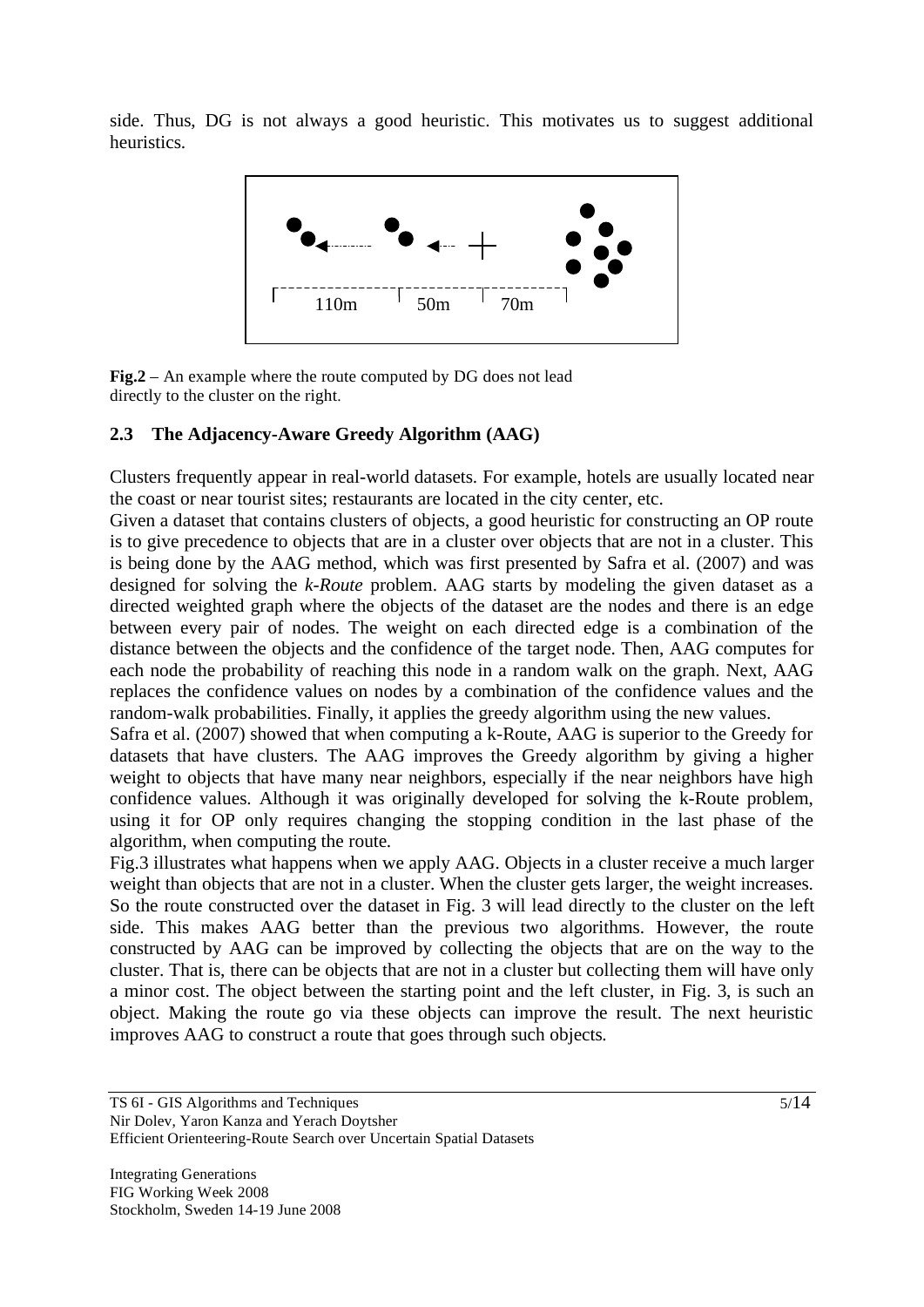

**Fig.3** – An example where AAG can be improved. AAG constructs a route that goes directly to the cluster on the left without going through the objects that are on the way to the cluster.

#### **2.4 The Adjacency-Aware Greedy Algorithm with Buffering (AAGB)**

As explained in the previous section, AAG performs a greedy computation, using new weights that are computed according to the dataset topology. Now, our goal is to improve AAG by including in the route objects that are near the route of AAG. This will increase the collected prize at a slight cost in length. To do so, we start by a similar computation as in AAG, and for each edge in the route, we build a buffer. Objects that are inside the buffer are added to the route. In order to favor prize over cost, we do not want to increase the length of the route too much. Moreover, the shape of the buffer was chosen as a diamond as illustrated in Fig. 4 in order to subtle coarse turns which may occur inside a buffer crossing (Actually, an oval-shaped buffer would have been more correct mathematically, however, it is easier to manage a diamond-shaped buffer, and computations are more efficient when using a diamond buffer than when using an oval buffer).



**Fig.4** – Illustrating the AAGB diamond-shaped buffer.

AAGB starts by applying a pre-processing step similar to AAG (calculation of new weights). In addition, it finds the distance between every pair of objects in *D*, and it computes the mean of these distances. We denote this mean by  $\hat{L}$ . AAGB constructs the route greedily in the same way as AAG, but uses a buffer to add objects that are near the route constructed by AAG. The buffering is computed as follows. Suppose that we are in step *i* where the last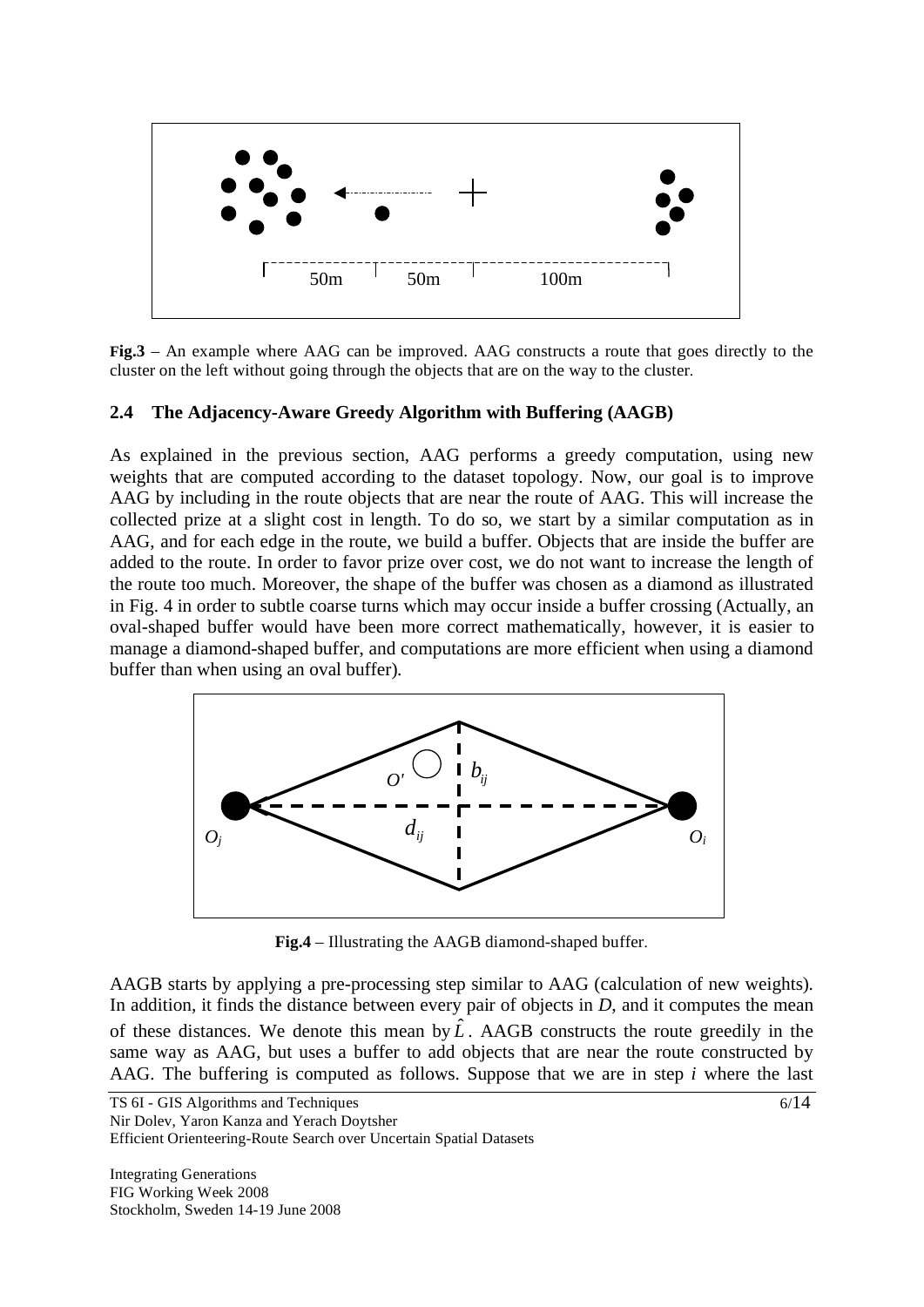object so far is  $o_i$  and we increase the route by adding the object  $o_j$ . Let  $d_{ij}$  be the distance between  $o_i$  and  $o_j$ . Let  $b_{ij}$  be the width of the buffer. We compute the size of  $b_{ij}$  to guarantee that  $\Delta L_{ij} = distance (o_i, o') + distance (o', o_j) - d_{ij} \leq \hat{L}$ . That is, the added distance by going to some object  $o'$  in the buffer  $(\Delta L_i)$  should not exceed the mean distance between objects in the dataset. This leads us to the following equations.

**Equ.1** max(
$$
\Delta L_{ij}
$$
) =  $\sqrt{d_{ij}^2 + 4b_{ij}^2} - d_{ij}$ 

Forcing max( $\Delta L_i$ ) to be smaller than  $\hat{L}$ , yields the appropriate buffer size

**Equ.2**  $b_{ij} = 0.5 \sqrt{\hat{L}(\hat{L} + 2d_{ii})}$ 

 After calculating the buffer, the set of objects contained in the buffer are returned and sorted according to their distance from the starting object. These objects are then added to the constructed route as long as  $\Delta L_{ij} \leq \hat{L}$  and the total length of the route does not exceed  $L_{\text{max}}$ .

#### **3. EXPERIMENTS**

In this section, we present the results of extensive experimentation over both synthetically generated probabilistic datasets and real world dataset. We illustrate the effect of different parameters such as the size of the dataset and the spatial distribution, on a route computation. Multiple synthetic datasets were generated for the tests, some of which will be presented. We have also examined our methods over real-world datasets. The real-world datasets were sampled by MAPA Company. They include comprehensive cover of Israel GIS layers. For both the synthetic and real world datasets, confidence values were chosen randomly according to a Gaussian distribution (normal distribution) with mean 0.7 and standard deviation 0.1.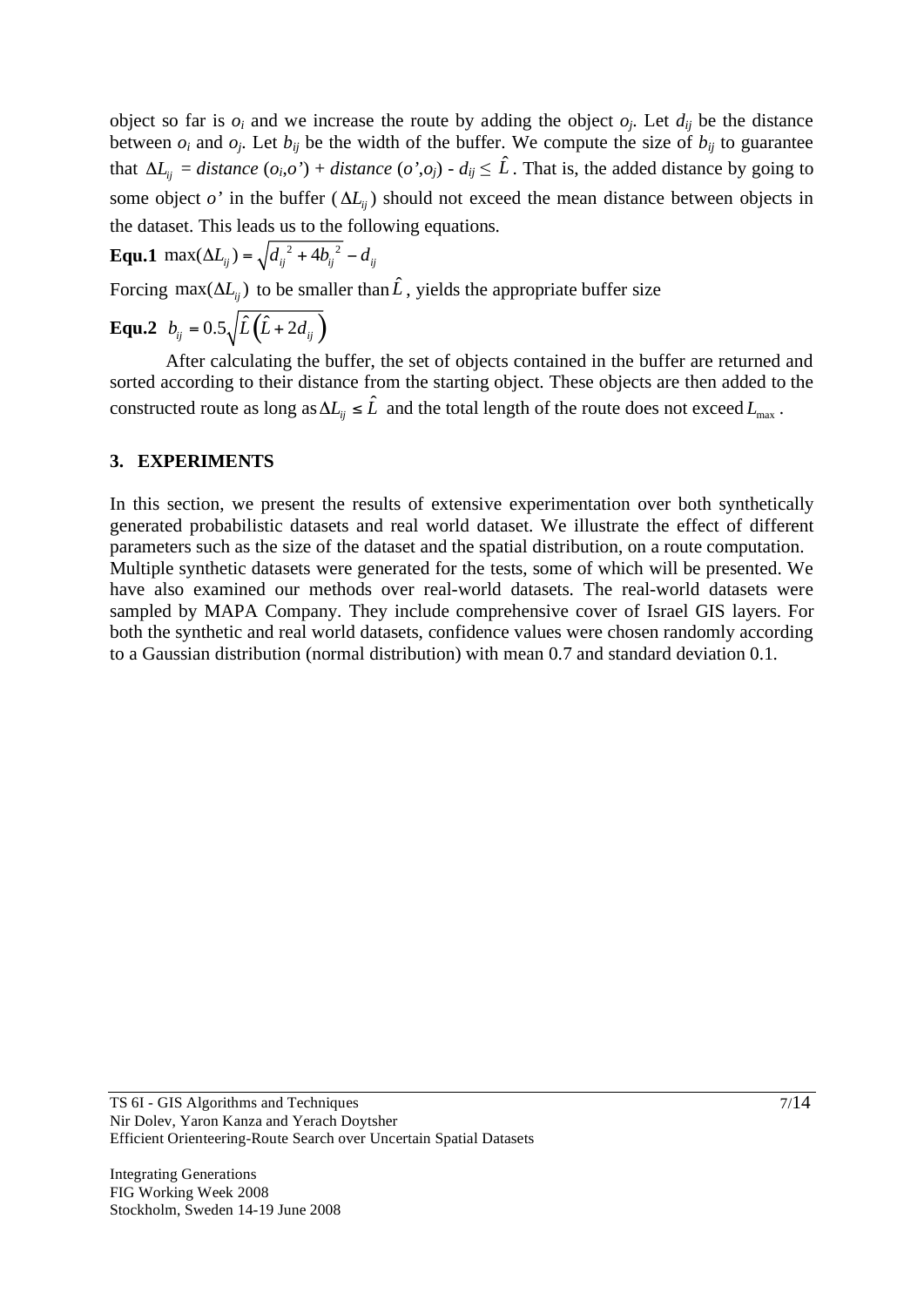

**Fig.5** – Synthetic dataset. The three potential starting locations marked by indexed concentric circles  $(A, B \text{ and } C).$ 

#### **3.1 Experiments with variable spatial distributions**

We have performed extensive tests measuring the effect of different spatial scenarios on the route computation. In order to point out the differences between our heuristics, we will use the dataset presented in Fig.5. This dataset contains three potential starting locations marked by indexed concentric circles(A, B and C).

For each starting point, we have calculated the four heuristics paths results. Both numerical and visual results are presented below. Each OP traversal is restricted to 2000 meters.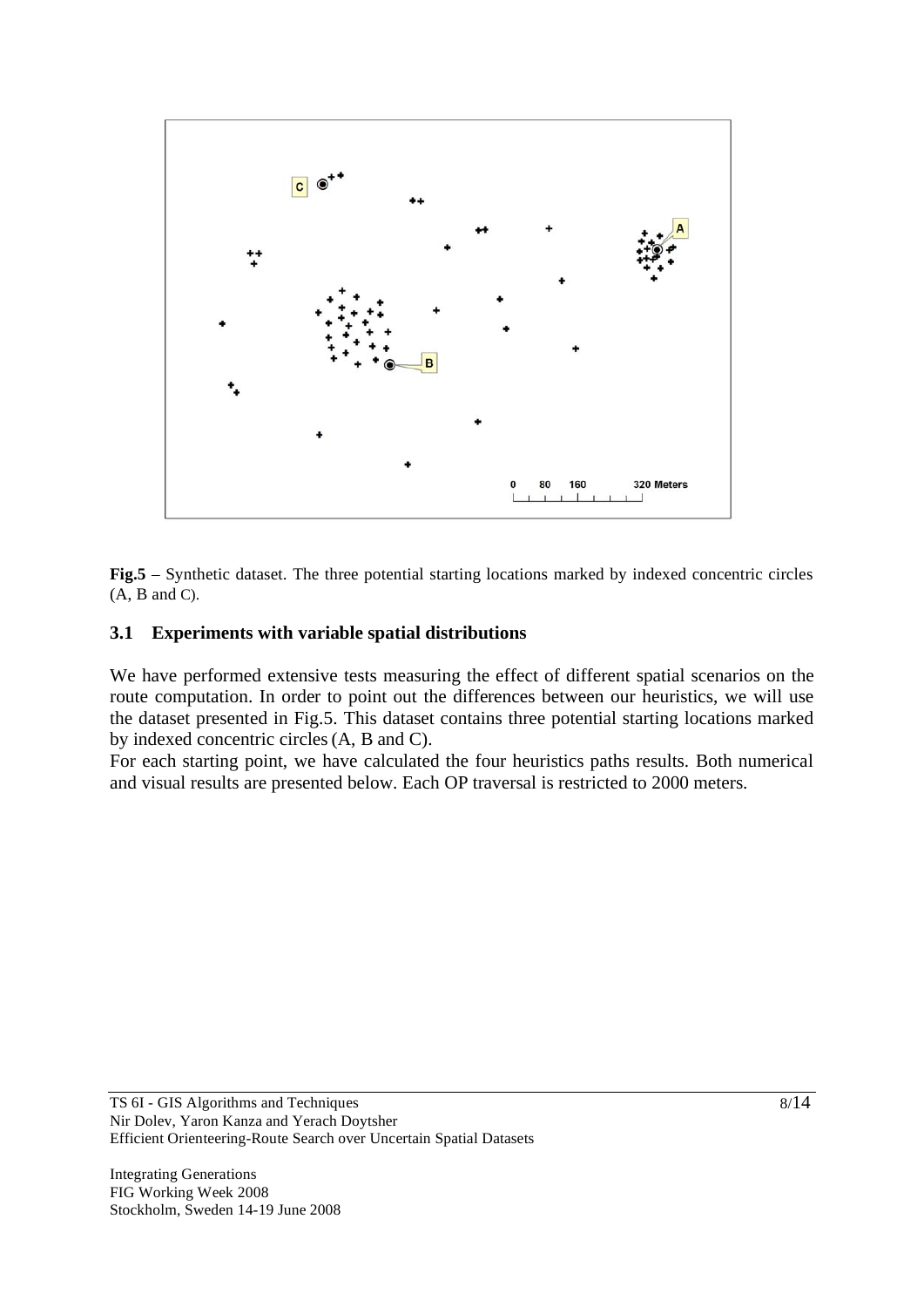

**Fig.6** – Illustrating route search results for the different heuristics. The starting point is 'B' (see Fig.5). (a) The Greedy Algorithm, (b) DG, (c) AAG, and (d) AAGB.

In Fig.6, we can see the results of the four heuristics, starting at location B. It can be seen that both the Greedy and DG routes miss the second cluster, while AAG and AAGB go directly to it. Notice that AAGB, in comparison to AAG, visits another object on its way to the second cluster, presenting its ability to collect objects that are near the route of AAG.

The prizes collected by each heuristic (calculated as the sum of confidence values of the visited objects) for the three starting points A, B and C are shown in Tab.1.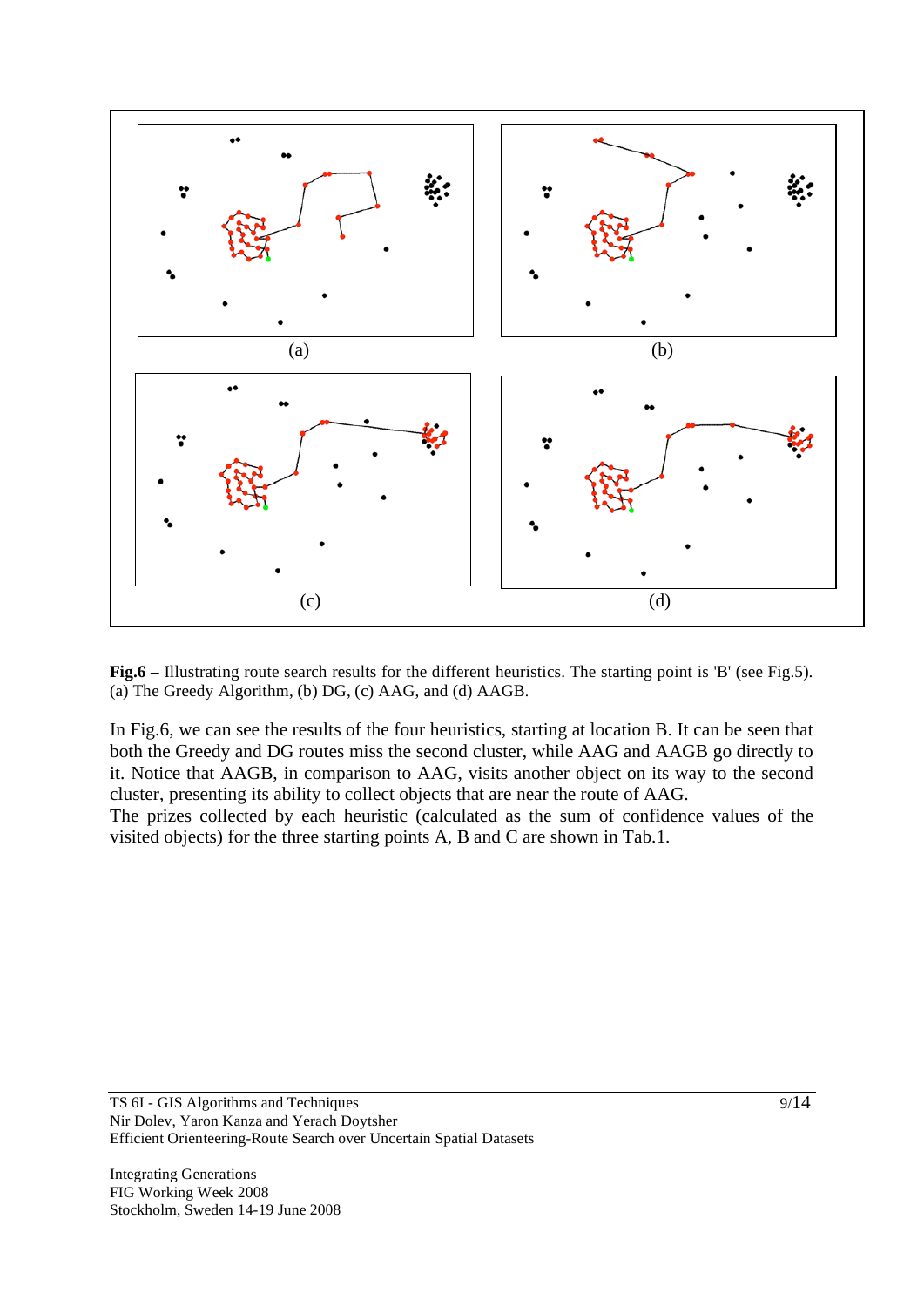

**Tab.1** – The prizes collected by each route for the start points A, B and C.

The results in Tab.1 help us compare the methods. Firstly, for point C, all the methods provided equally good routes. However, looking at in Fig.7 which shows the Greedy (a) and AAG (b) routes starting at C, we can see that if the distance was shorter then AAG would have been providing a better route than the Greedy algorithm because the Greedy travels around until reaching the cluster while AAG goes directly toward the cluster.



**Fig.7** – The routes of the Greedy (a) and AAG (b) heuristics, starting at location C.

Secondly, for the routes that start at location A, DG provides exceptionally good results, almost as good as the results of AAGB. This case illustrates the advantage of DG over the, more naïve, Greedy algorithm. As shown in Fig.8, the Greedy algorithm deviates from its course to the big cluster, whereas DG, which examines pairs of nodes when leaving the smaller cluster, goes steadily to the cluster.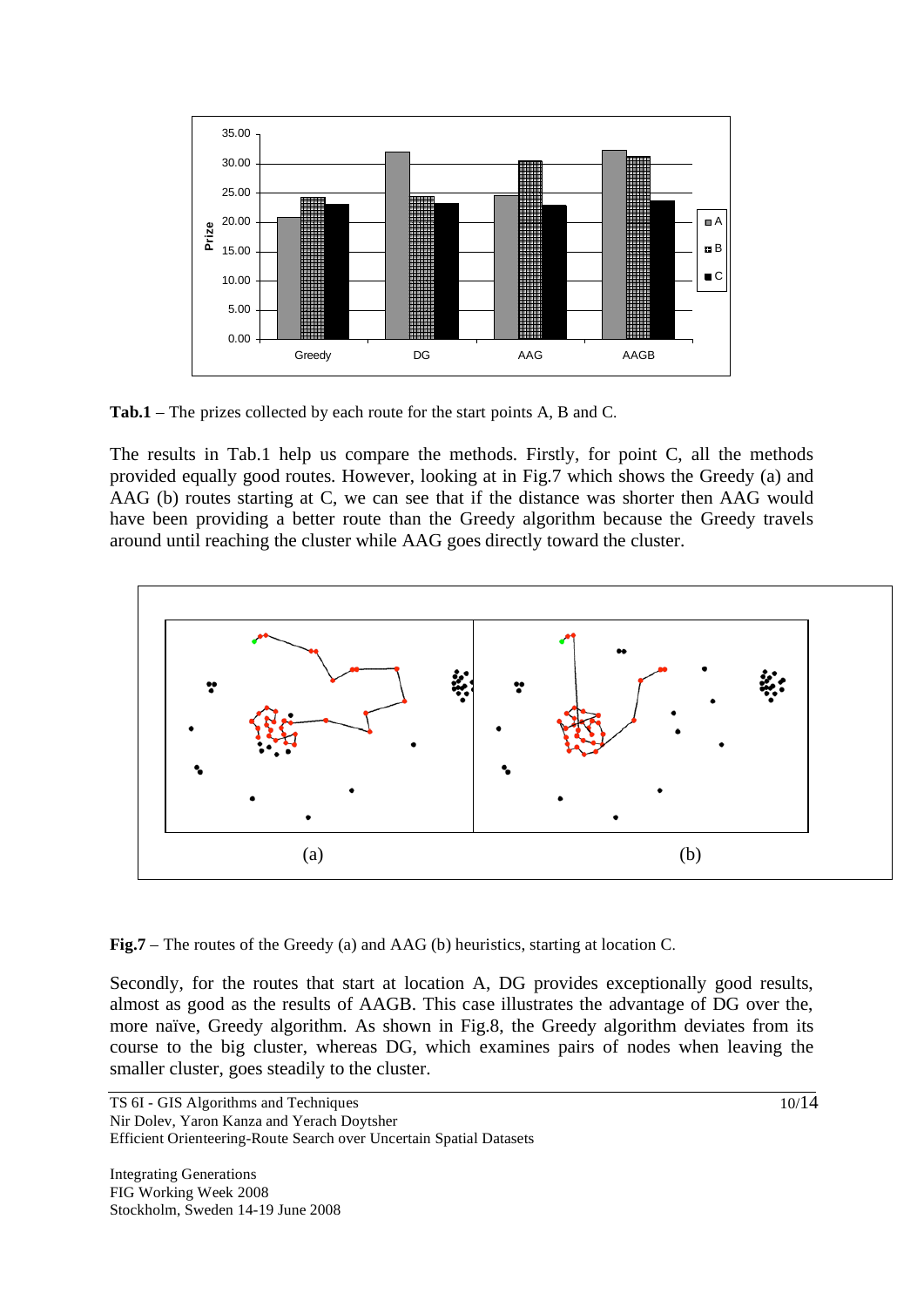

**Fig.8** – Routes starting at Location A. (a) The result of the Greedy method, (b) The result of DG.

#### **3.2 Time performance**

We present now tests that examine the time performances of our methods. For these experiments, we used an HP laptop with a 1.66GHz processor (Intel T1300) and 500 MB of main memory.

 Tab.2 shows the running times of the different methods, for different lengths of routes, over a dataset containing 4000 objects, where locations are uniformly distributed. It can be seen that the greedy algorithm is the most efficient, DG is almost as efficient as the greedy and the other two algorithms, i.e., AAG and AAGB, are less efficient and less scalable that the greedy and DG.

|        | $2000$ [m]   | 5000[m]      | $10000$ [m]  | 20000[m]     |
|--------|--------------|--------------|--------------|--------------|
| Greedy | $0.02$ [sec] | $0.02$ [sec] | $0.02$ [sec] | $0.05$ [sec] |
| DG     | $0.02$ [sec] | $0.02$ [sec] | $0.03$ [sec] | $0.05$ [sec] |
| AAG    | $0.06$ [sec] | $0.16$ [sec] | $0.27$ [sec] | $0.56$ [sec] |
| AAGB   | $0.06$ [sec] | $0.14$ [sec] | $0.23$ [sec] | $0.48$ [sec] |

**Tab.2** – The running time of the different methods.

At a glance, these results seem surprising. It is expected of AAG (and AAGB) to have similar running times as the other methods, because after the pre-processing step they perform a computation similar to the computation of the greedy algorithm. The difference lies in the new weights, being used in the AAG and AAGB that replace the original confidence values. These new weights express the probability of reaching a node in a random walk on the graph representing the dataset (Safra et al. 2007); therefore, the sum of these weights equals to one. This makes each weight relatively small. A normal NN (nearest neighbor) search of a grid index is a two-step process. First, a subset of neighbors is found by a containing bounding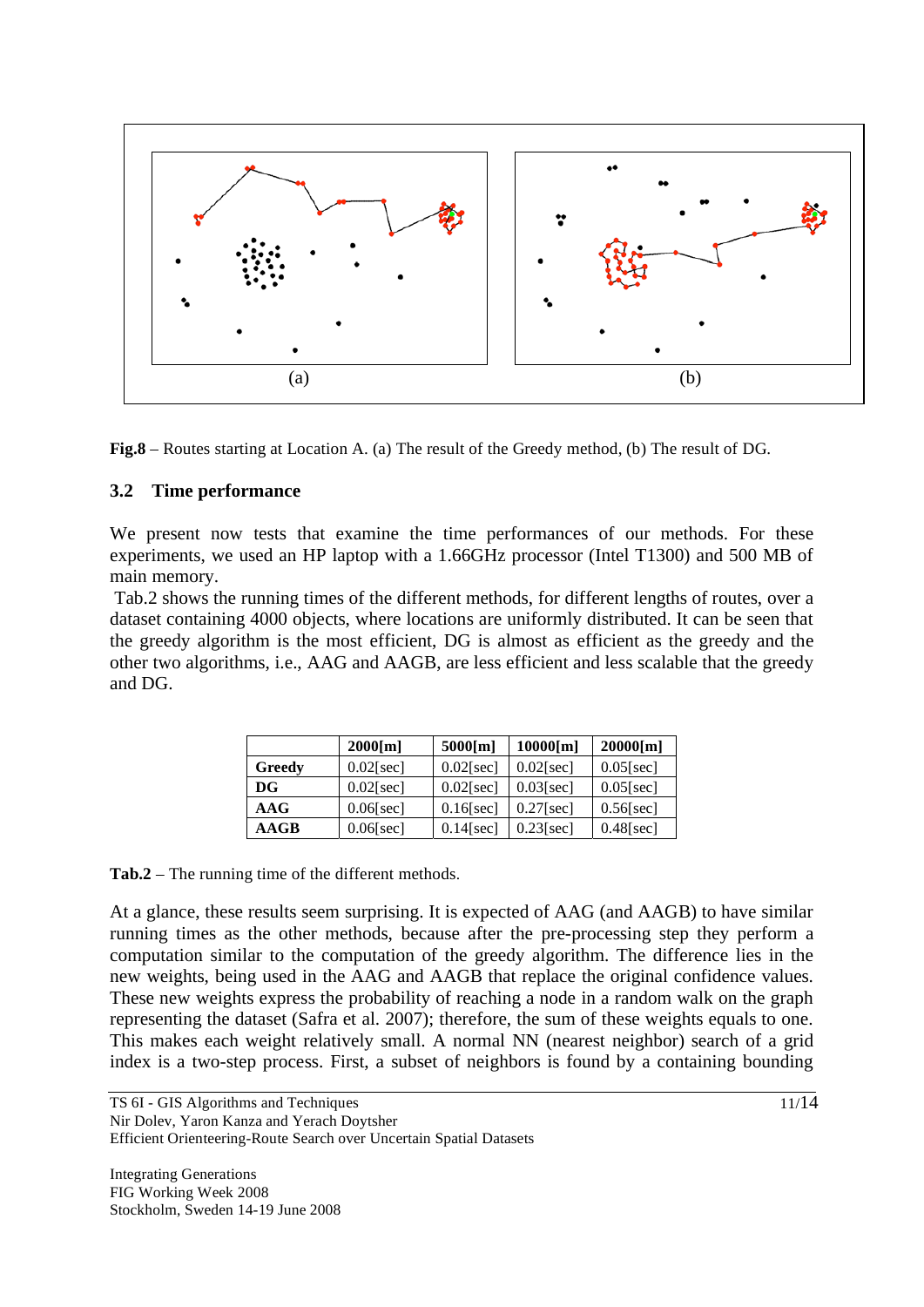box. Then, the NN is chosen among the objects discovered in the first step, by a sequential distance calculation. Dealing with probabilistic datasets changes the NN search. First, a normal NN is performed (using Euclidian distance). Then, the discovered NN determines (by its weighted distance now) the bounding box in which the weighted NN is bound, and finally a sequential search is performed over all bounded objects. This process approaches linearity when the objects weight is small and therefore the index efficiency is damaged.



**Fig.9** – The Pre-Processing Time For Aag And Aagb With Respect To Datasets Of Different Sizes.

Now, we will compare the pre-processing times of AAG and AAGB. The pre-processing times are depicted in Fig.9 as a function of the size of the dataset. It can be seen that AAGB has a pre-processing time that is about twice as large as the pre-processing time of AAG. This is due to the extra calculation of  $\hat{L}$  in AAGB, which is of the same magnitude as the AAG pre-processing operation.

# **4. CONCLUSIONS**

In this paper, we have investigated the Orienteering Problem. We presented four efficient and scalable heuristics for OP, namely Greedy, DG, AAG and AAGB. We tested our heuristics over different types of datasets to show that they are indeed efficient and scalable. The tests show that the Greedy heuristic is the most efficient and scalable among the four heuristics, but often it is less effective than the other methods, especially over datasets that have clusters. The DG heuristic is an improvement of the Greedy. It checks pairs of objects rather than a single object during the computation. Our experiments show that DG is slightly less efficient than Greedy; however it is more effective than Greedy. Yet, DG and Greedy both can miss nearby clusters when creating the route. In the AAG heuristic, for comparison, the route goes to a near cluster as soon as possible. To that end, AAG uses the topology of the dataset. Our tests show that AAG is more effective than DG and Greedy at the cost of a longer computation time. The AAGB heuristics is an improvement of AAG. It adds to the created route objects that are not in a cluster but can be added to the route at a small cost. Our tests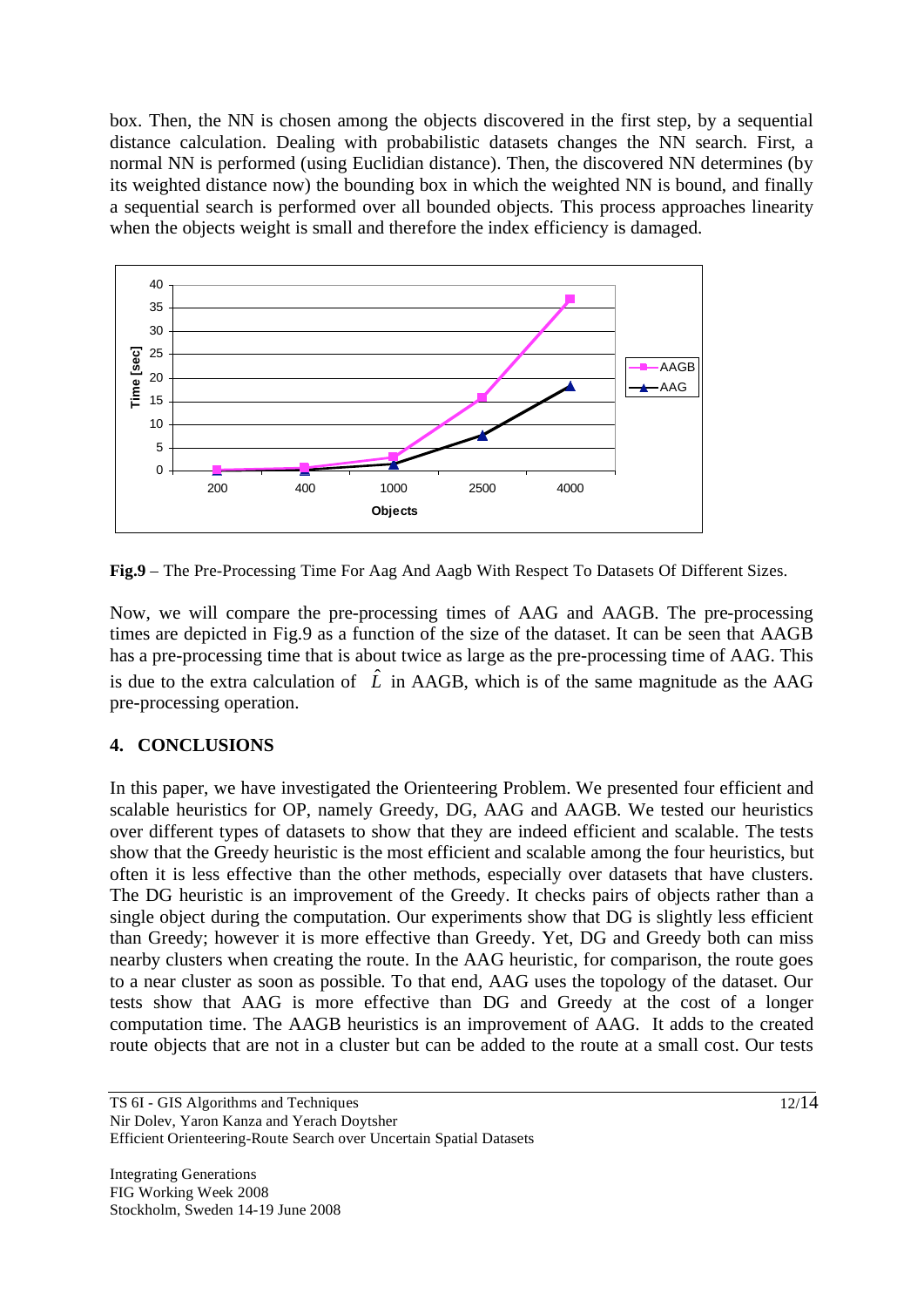show that AAGB is the most effective heuristic but the least efficient among the four heuristics.

The methods we presented in this paper can provide an immediate answer to a route search over large datasets. This makes them suitable for applications where efficiency is crucial, e.g., Web applications or applications in a car navigation system. In future work we intend to examine ways to include these methods in a comprehensive route-search system.

### **REFERENCES**

Chao I.-M., Golden B.L. & Wasil E.A. (1996). A fast and effective heuristic for the Orienteering Problem. *European Journal of Operational Research*, 88(3),475–489.

Feillet, D., Dejax, P. & Gendreau, M. (2005). Traveling salesman problems with profits, *Transportation science*, 39(2), 188–205.

Fischetti M., Salazar Gonz´alez J.J. & Toth P. (1998). Solving the Orienteering Problem through Branch-and-Cut, *INFORMS Journal on Computing*, 10(2),133–148.

Longley, P. A., Goodchild, M. F., Maguire, D. J. & Rhind, DW. (2005). *Geographic information systems and science* (2<sup>nd</sup>. ed), Chichester, UK.: John Wiley.

Safra, E., Kanza, Y., Dolev, N., Sagiv, Y. & Doytsher, Y. (2007). Computing a *k*-route over uncertain geographical data, In: *Proceedings of the10th International Symposium, SSTD*, Boston, USA.

Tsiligirides T. Heuristic methods applied to orienteering. (1984). *Journal of the Operational Research Society*, 35(9),797–809.

Worboys, M. F. & Clementini, E. (2001). Integration of imperfect spatial information, *Journal of Visual Languages and Computing*, 12, 61-80.

### **BIOGRAPHICAL NOTES**

**Mr. Nir Dolev** graduated with honor from the Technion - Israel Institute of Technology in Geodetic Engineering in 2007. He is currently a Ph.D. candidate of the department of Mapping and Geo-Information in the Technion.

**Dr. Yaron Kanza** has received a Ph.D. in Computer Science (2005) from the Hebrew University of Jerusalem. Previously, he received a B.Sc. in Mathematics and Computer Science, and M.Sc. in Computer Science (summa cum laude) from the Hebrew University of Jerusalem. He has been a post-doctoral fellow in the database group at the University of Toronto at the years 2004-2006. Since 2007, Dr. Kanza is a faculty staff member in the Computer-Science Department at the Technion.